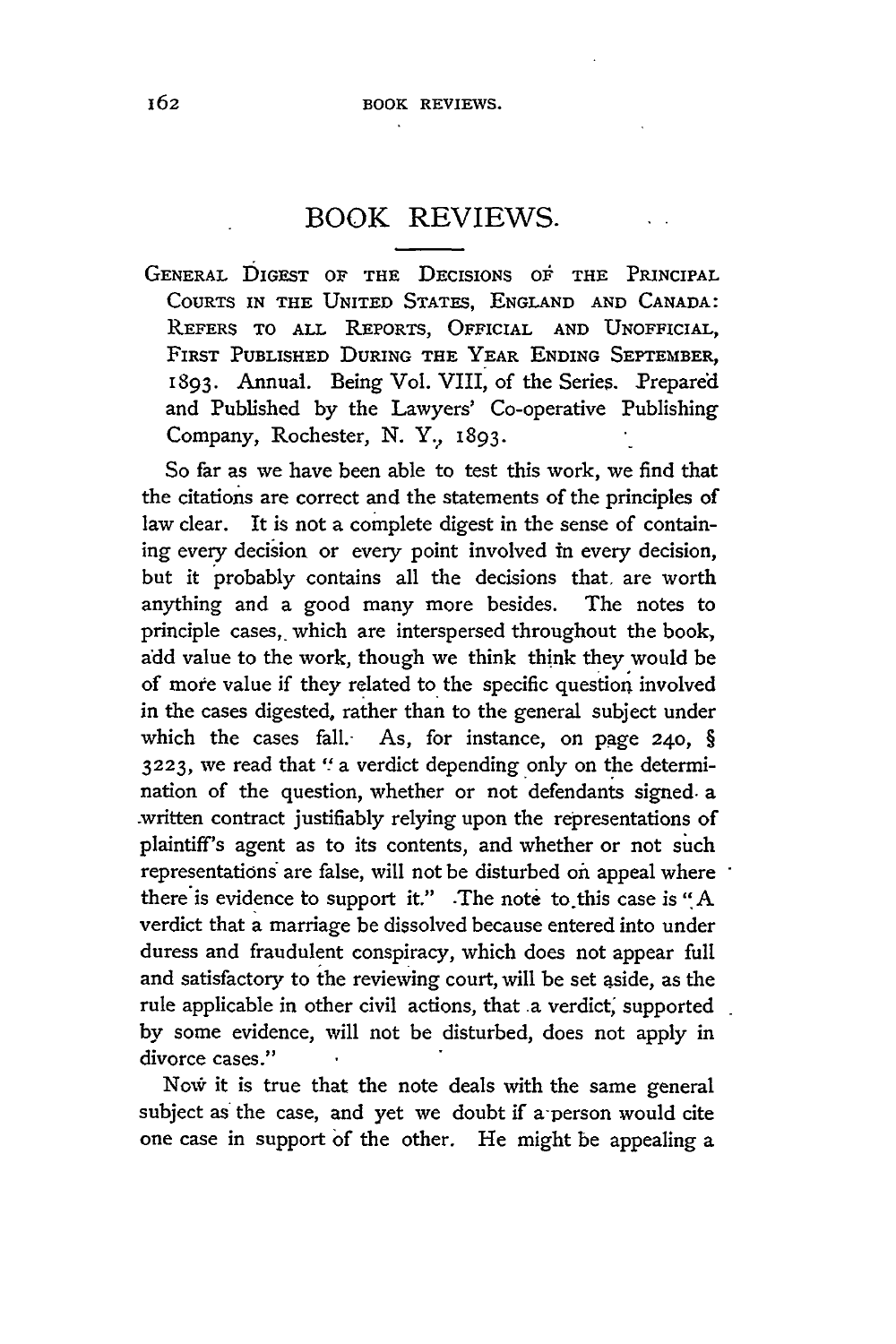divorce case or he might be appealing a case depending upon a contract of agency. If the first, he would probably know of the decision, the case given not being a recent one. If it was the contract of agency which was involved in his case, the divorce case would do him no good. While, therefore, these notes are of considerable value, and are evidently done with great care, it is a question whether they are as valuable as they might be made, or worth the space which they take in the work.

The printing throughout is good and the arrangement of the whole convenient and satisfactory. W. D. L.

A TREATISE **ON** TRUSTS **AND** MONOPOLIES, **CONTAINING AN EXPOSITION OF THE RULE OF PUBLIC** POLICY **AGAINST CONTRACTS AND** COMBINATIONS **IN RESTRAINT OF** TRADE, **AND A REVIEW** OF **THE** CASES, **ANCIENT AND** MODERN. By **THOMAS** CARL SPELLING, of the San Francisco Bar. Boston: Little, Brown & Co., 1893.

This book is a compact treatise of 274 pages, which comes forth boldly to clear a way through forests of perplexing decisions. We do not recollect a work which gives to the legal profession a more masterly, concise and satisfactory treatment of the whole subject of trusts and monopolies" than that of Mr. SPELEING. The author seems to be thoroughly competent to discuss the intricate problems which abound in this branch of the law and to deal intelligently with broad questions of public policy.

This book is of great practical value, for the author has not yielded to the temptation (which, in the discussion of such a theme, must have continually assailed him) of indulging in abstract theories or intellectual vagaries upon problems yet unsolved. In a work of this sort it is, of course, necessary to expand the fundamental principles by the narration of facts of particular cases, and we feel justified in admiring the succinct and clear manner in which the cases have been placed before us. Chapter I contains an interesting historical condensation of the principles governing the subject, and, as an introduction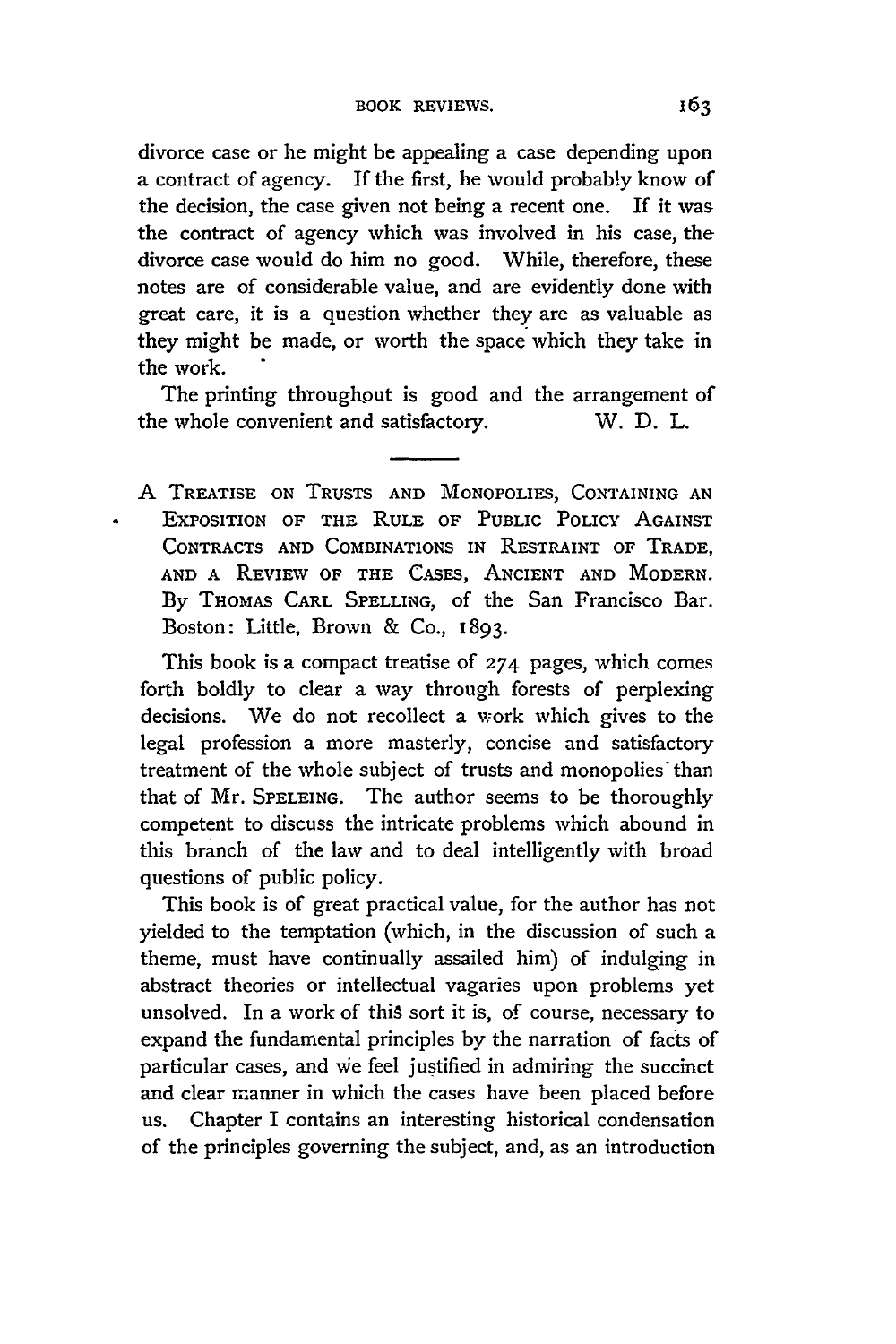to the real theme of the book, the author devotes three chapters to the discussion of the kindred doctrines of the legality of agreements not to practice professions or trades, engage in business or accept employment.

It is from the beginning of Chapter V that Mr. SPELLING treads an almost unbeaten path, applying in that chapter in an origirial manner an old principle to the modem methods of suppressing competition, known as "cornering markets" and "tying up stocks."

Chapter VI treats of combinations among artisans and workingmen-a timely discussion only, though a brief one.

Chapter VIII gives the application of the rule- of public policy to contracts for the suppression of competition in public service, agreements, says the author, fraught with serious import to the community.

This is aptly followed up in the next chapter by a discussion upon municipal grants and privileges until, in Chapter XII, monopolies in the form of "trusts" are dealt with, succeeded by a history of anti-monopoly legislation in the United States,a species of law-making, which the author laments as a futile and almost abortive attempt to curb the power of such combinations.

As a work of more than ordinary merit, Mr. SPELLING'S book deserves a place upon the desk of every progressive lawyer. A.D.L.

SHARP & ALLEMAN'S LAWYERS' AND BANKERS' DIREcToRY FOR 1894, JANUARY EDITION, PUBLISHED SEMI-ANNUALLY IN JANUARY **AND** JULY. Philadelphia: Sharp & Alleman, 1894.

The utility of this work, and the care with which it is prepared, are well known to the profession. The volume before us is divided into five parts: The first is a lawyer's directory, containing the names of over **7,500** lawyers throughout the United States and Canada and the principal cities of Europe. These lawyers, who have been, as far as we can ascertain, selected with a good deal of care, will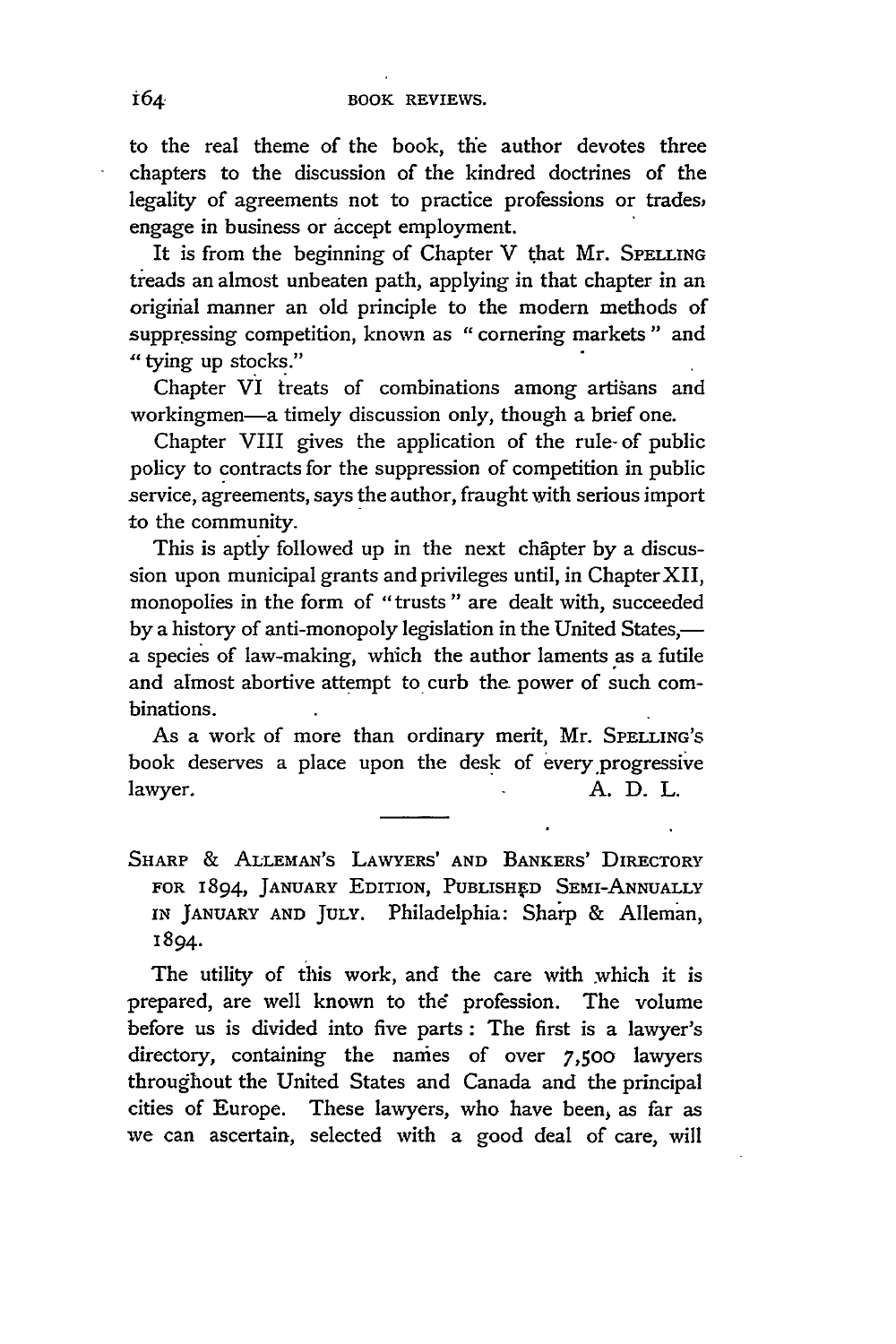collect debts, etc., for the terms mentioned on one of the front pages of the book. Part two, is a full list of the banks and bankers, together with their capital, surplus and names of officers and correspondents. The list includes all the national, State, savings and private banks, safe deposit, trust and guarantee companies in the United States. Part three is a complete court calender giving the dates, times and places for holding all State and Federal Courts throughout the country. Part four is a synopsis arranged according to the laws of all the States and Territories relative to the collection of debts. Part five is a list of forms for the acknowledgment of deeds, affidavits for proving public accounts, and instructions for taking depositions in all the States and Territories. Part six is a "Telegraph Code," a system by which one can send a long message at very small cost. It is divided into three parts: Part one, being for the use of merchants and the commercial traveller. Part two, for the use of attorney and client. Part three, for general use.

This outline statement of what the work contains is sufcient to prove its value to the profession.

The value of all such publications depends upon the care and accuracy with which they are done. As we have said, so far as we have had occasion to use the directory, we have found it satisfactory. W. D. L.

**MANUEL** FOR INSPECTORS OF ELECTION, POLL CLERKS, BALLOT CLERKS **AND** VOTERS OF THE STATE OF NEw YORK (EXCEPT IN THE CITIES OF NEW YORK AND BROOKLYN) FOR USE AT ELECTIONS AND **ON** REGISTRATION DAYS. Compiled from Existing Laws of the State "of New York and the United States with Amendments to Date, with. Notes, Forms and Instructions. By F. G. JEWETT. Albany: Matthew Bender, 1893.

This work, of course, is not useful outside of New York. For the voters in that State, who are inflicted with the caricature of a Ballot Reform Act, it must be very useful, as it contains the qualifications of election officers, registration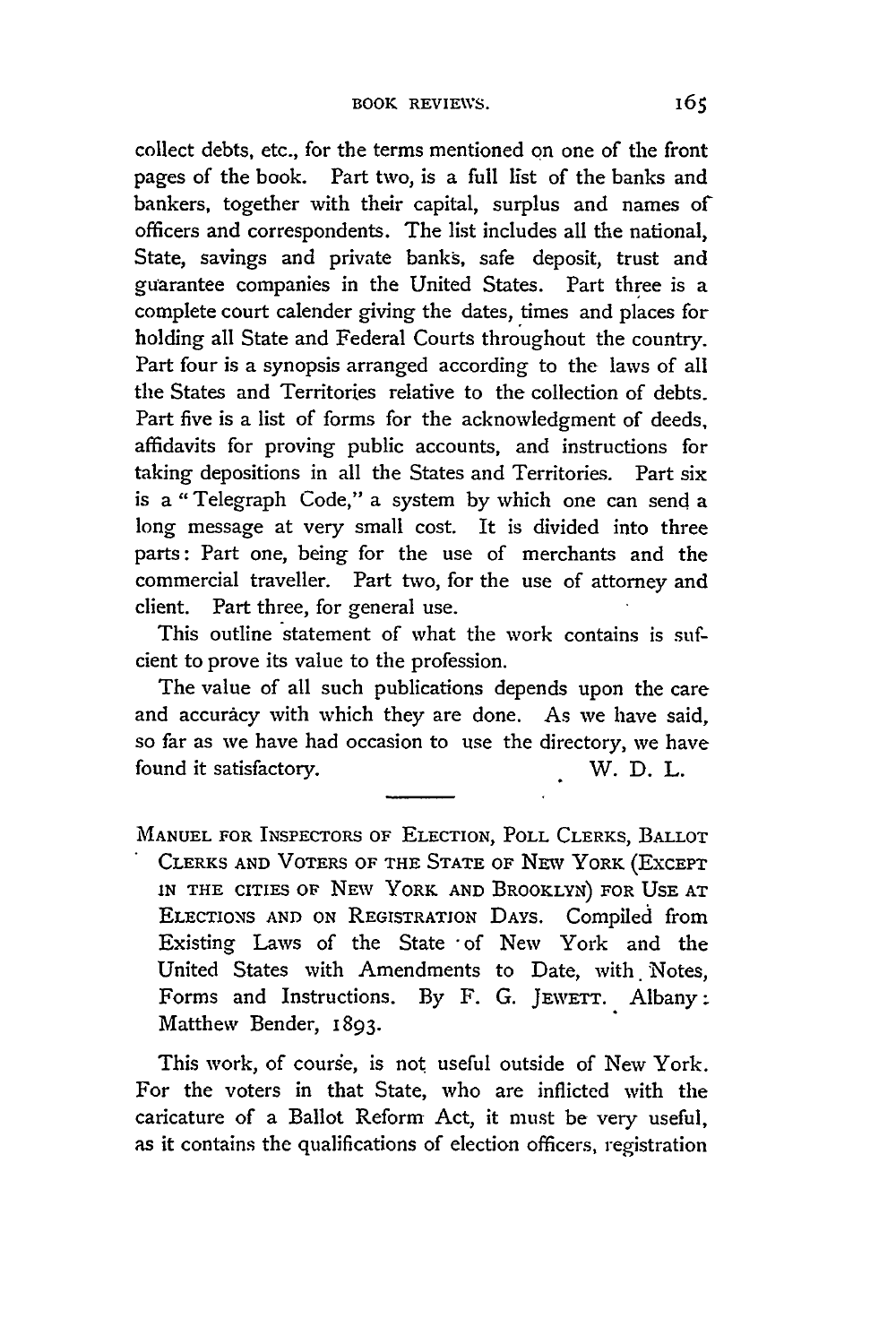laws, forms of the ballot used, together with a synopsis of what is meant by citizenship. The index seems to be very complete. W. D. L.

LAWYERS' REPORTS **ANNOTATED.** BOOKS. XIX **AND** XX Rochester, N. Y.: The Lawyers' Co-operative Publishing Company, 1893.

XIX and XX L. R. A., are lying upon the reviewer's table and have been subjected to a careful examination. The general plan of this excellent periodical is too well known to the profession to make necessary an extended comment in this place. Whether or not there is a real need for a periodical which, like the L. R. A., publishes not only annotations and a synopsis of the briefs of counsel, but also the full text of the decisions of the courts, is a question about which lawyers differ. In view of the admirable system **of** Reports of the West Publishing Company, it should seem that the L. R. A. would be more acceptable to the profession if the cases and opinions were -summarized or digested, instead of being reported at length, and the periodical were- to confine itself to the publication of briefs and. annotations. Under present conditions no publication of selected cases can ever be what the L. R. A. claims to be, namely: "A complete working library of text work and reports." A lawyer, with an important brief to write, will look up the cases which he is citing and read the opinions, not resting satisfied with the summary statement of the decision as contained in an annotation or digest. He is accordingly saved but little trouble by the circumstance that one case out of, say, fifty cited is reported in full in the L. R. A.

However, this may be, the plan of the work is certainly well carried out. The cases are carefully selected; many of the briefs are extremely valuable and the annotations are often replete with learning and suggestion. In Book XIX the reader will find a valuable collection of authorities in the briefs **of** counsel in Genet v. Delaware & Hudson Canal Co., an interesting decision by the New York Court of Appeals in regard to the effect qf a'mining lease containing stipulations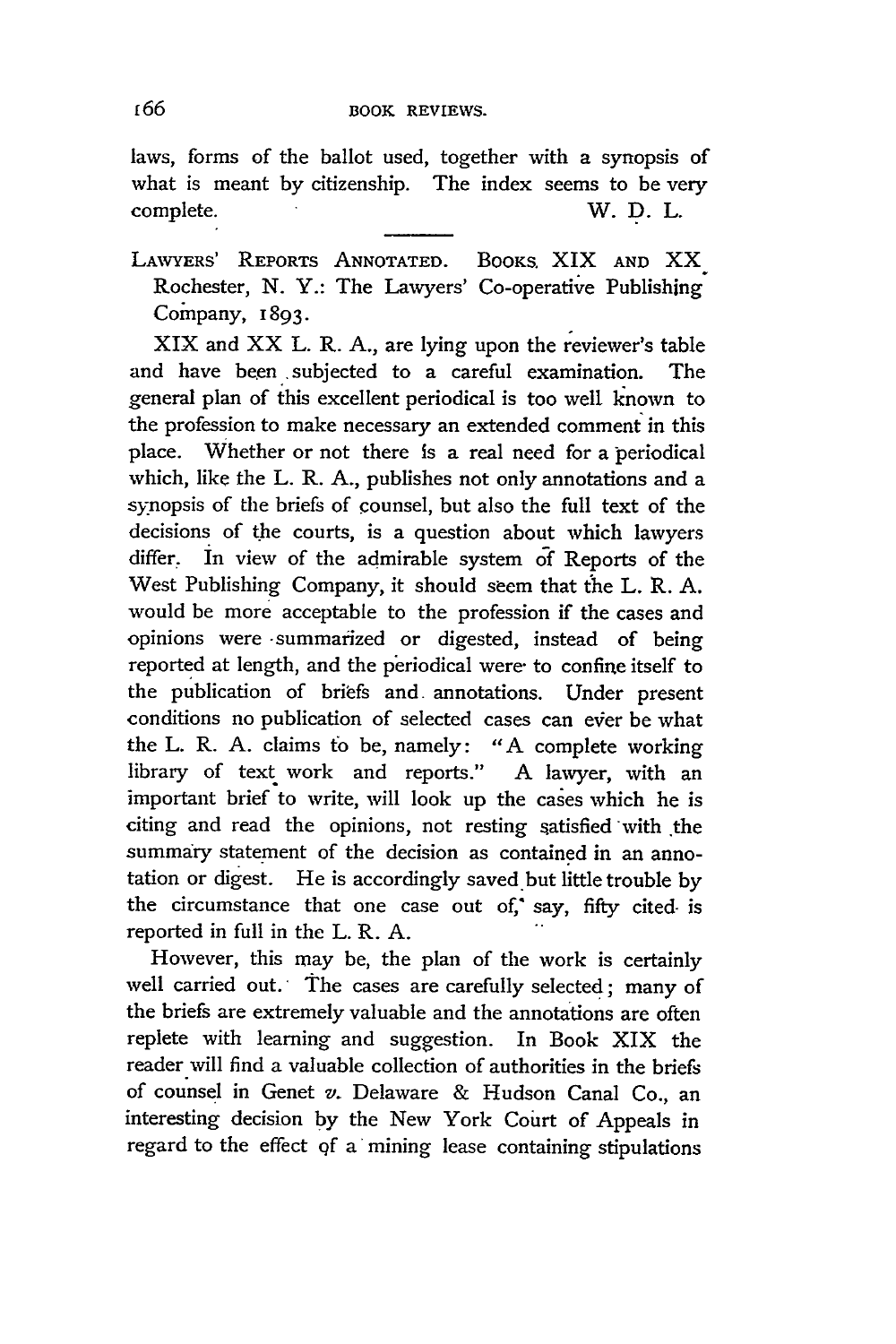with respect to merchantable coal and the mining of a minimum number of tons. In the same volume Kelly  $v$ . Nichols (p. 413), a decision of the Supreme Court of Rhode Island, is of more than usual interest. It deals with the subject of trusts for charitable uses, and discusses, *inter alia,* whether a trust to repair the grave of the testator and to keep the testator's house open for the entertainment of ministers are or are not charitable uses.

In Book XX there are two interesting cases which deal with *the ultra sires* contracts, of private corporations. The first is Leinkauf v. Lombard (p. 48; 137 N. Y. 417), in which the Court of Appeals of New York decide that a corporation cannot successfully set up the defence of *ultra vires* to avoid responsibility upon a contract growing out of a business in which it is actually engaged. The second case is Miller *v.* American Mutual Accident Insurance Company (p. 765), in which the Supreme Court of Tennessee seem to give their adherence to the older and less practical rule that a contract of a corporation in the exercise of its powers cannot be enforced merely because the corporation has received a benefit under it which, in fairness, it ought not to retain. To this latter case an annotation is appended, in the course of which the writer, *"A.* P. W.," examines a large number of decisions which bear upon the subject-matter of the principal case. The note is a valuable note, although, in so far as it treats of the English authorities, it is not an improvement upon POLLOCK's note upon the same subject in the appendix to his work on Contracts-a note, which; by the way, A. P. W. might have cited, as it seems not unlikely that he made use of it in preparing his annotation. The American cases upon *ultra ires* contracts are satisfactorily digested, but the order in which they are discussed seems to be neither the historical order nor an order founded upon an exhaustive analysis of the subject in hand. The collection, however, is upon the whole a valuable one, although it should have contained a statement of the decision of the Supreme Court of the United States in Central Transportation Company *v.* Pullman Palace Car Company, in **130** U. S. 24 (1890).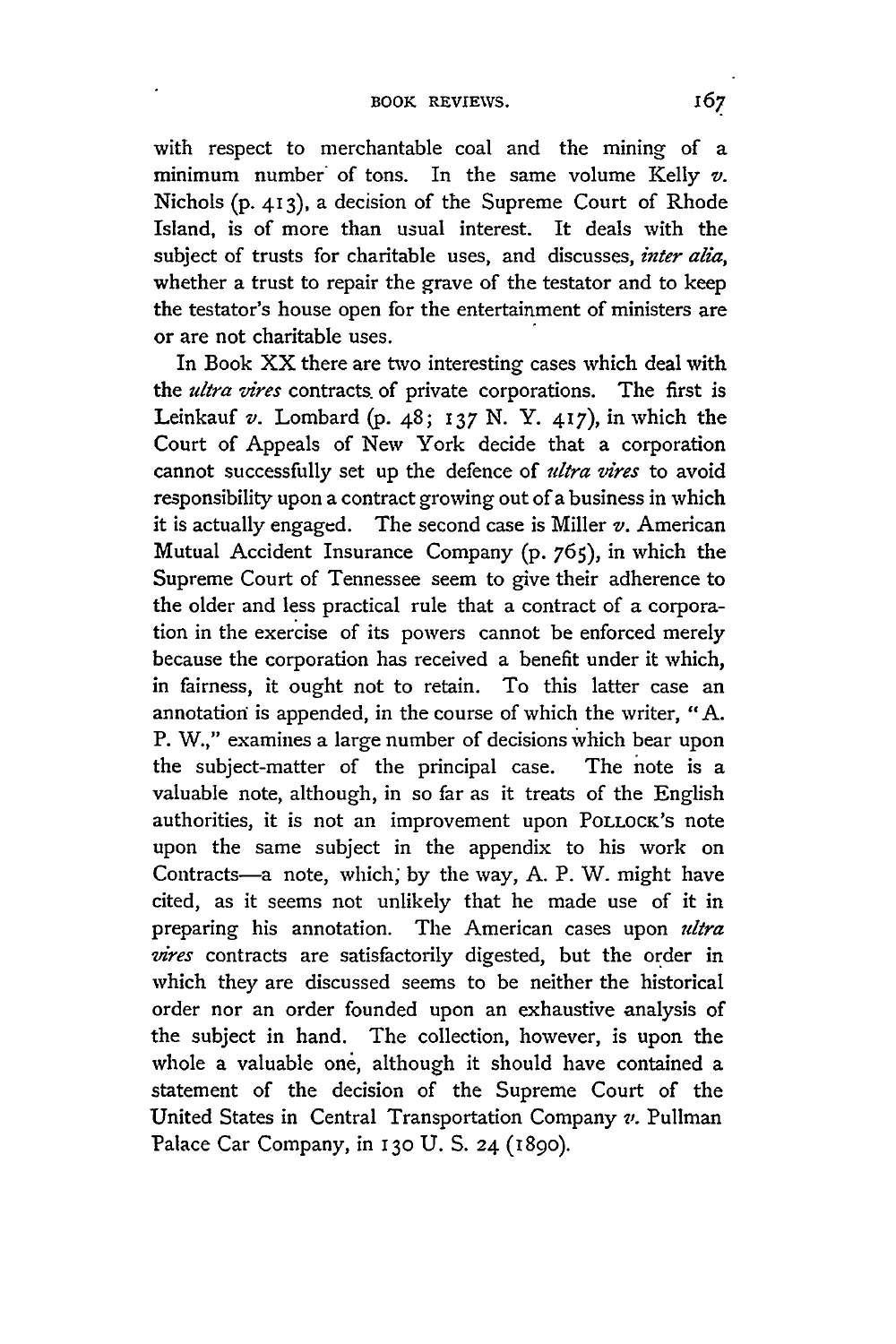In the same volume is the case of Saxton *v.* Webber, decided **by** the Supreme Court of Wisconsin (p. **509;** 83 Wis. 617). This case gives occassion to a useful annotation upon the effect upon prior takers of the failure of a gift because it violates the rule against perpetuities. A large number of authorities are classified and arranged under, a series of propositions representing generalizations from the decisions. It must be observed, however, that an annotation upon such a subject, no matter how carefully it is prepared, furnishes a proof of the impossibility of carrying out the plan of the L. R. **A.** in its completeness. It is said that "the annotations are intended to furnish a reference to **alI** former decisions on subjects discussed in the cases reported," but the reader of this annotation (if he happens to be especially familiar with the subject-matter of it) will notice that many important cases are not even cited. Thus, there is a failure to cite Odell *v.* Odell (io Allen, **I),** and Martin v. Margham (14 Sim., **230),** in support of the proposition that "That annexation to a valid devise of an invalid direction as to accumulations of income will not of itself defeat the gift."

It is impossible to comment at length upon all the decisions. and annotations contained in these two volumes which are worthy of remark, and the reviewer is constrained to dismiss them with the general comment that the books represent useful additions to the working library of the practitioner.

**G.** W. P.

**THE-** RELATION OF **ETHICS .TO** JURISPRUDENCE.

The current number of the **"** INTERNA:TIONAL **JOURNAL** OF ETHICS" cannot fail to attract the attention of members of the legal profession. Among the articles of interest are those on "The Social Ministry of Wealth," by Prof. HENRY C. ADAMS, of the University of Michigan; "State Creation of **Old** Age Distress in England," by Dr. M. J. FARRELLY, of London; and book reviews of WATT's "An Outline of Legal Philosophy,""by SIDNEY BALL, of Oxford University, and of the Report of the New York State Reformatory, by ROLAND P. FALKNER, of the University of Pennsylvania.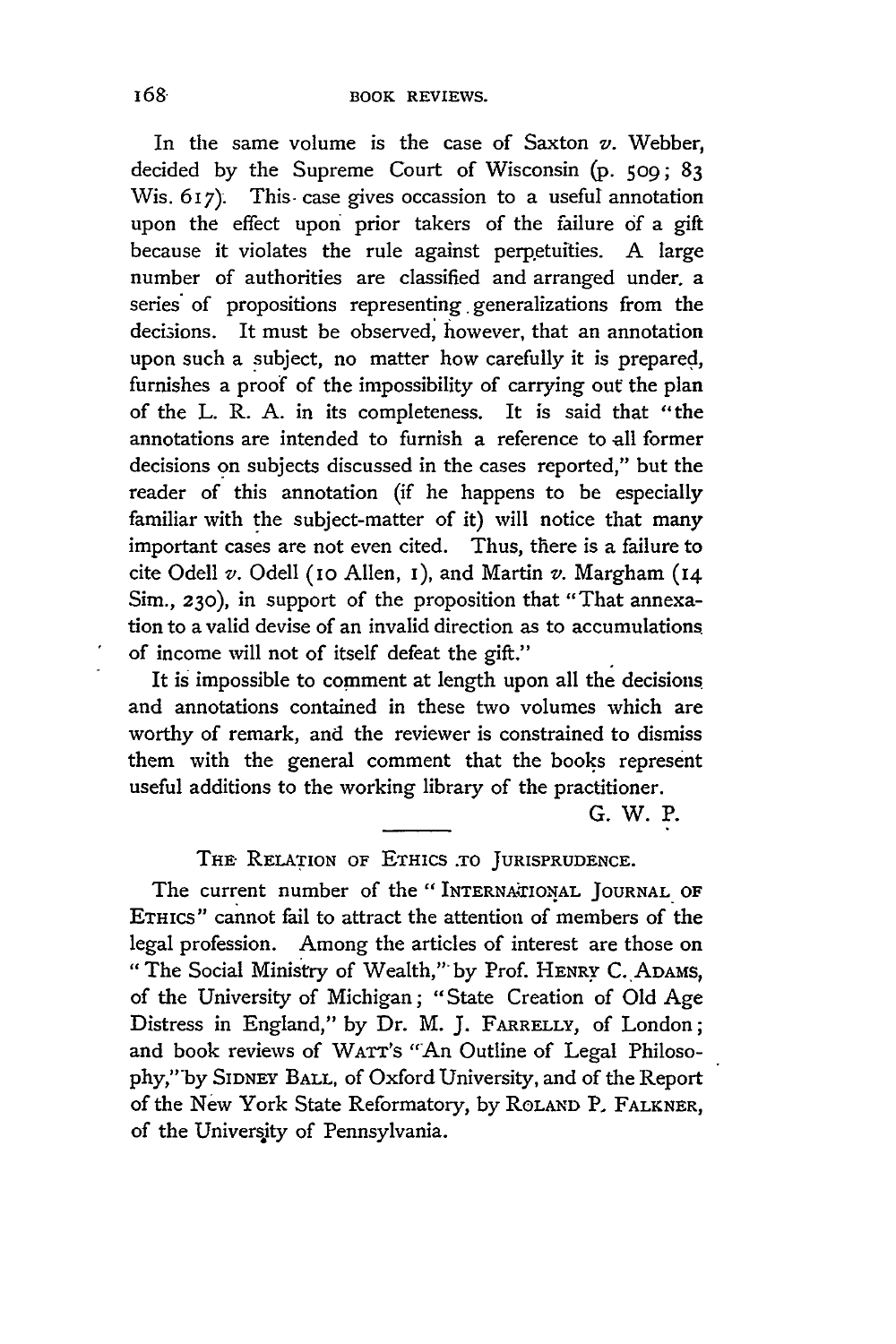Rev. **JOHN GRIER** HIBBEN, of Princeton College, contributes a scholarly paper on "The Relation of Ethics to Jurisprudence," which must command notice from all jurists and political philosophers. We think it was Sir Henry Sumner Maine, who somewhere said that "No man can hope to have clear ideas either of law or of jurisprudence who has not mastered the elementary analysis of legal conceptions effected by Bentham and Austin." Recognizing the importance of strict definition, and with a laudable desire to give every possible advantage to those whom he regards as his opponents in the argument, the author takes the definitions of jurisprudence and of ethics as framed by Holland in the spirit of the analytical jurists, and then proceeds to refute the propositions laid down by many learned writers as to the complete separation of these two sciences. Among the authors cited as insisting upon the complete separateness of the two spheres of ethics and jurisprudence is Matthew Arnold, in these words: "If it is sound English doctrine that all rights are created by law, and are based on expediency, and are alterable as the public advantage may require, certainly that orthodox doctrine is mine." Now Prof. Hibben himself insists that "the necessity of strict definition should be recognized by the moral philosopher," and we would respectfully submit that we should know in what sense Arnold uses the word "rights" before concluding that these words of his necessarily place him among those who insist upon the separation of ethics and jurisprudence. We confess, however, that the quotation awakened a curiosity as to the book of Arnold's in which it might be found, and, as the foot-note cited, not Arnold but William Samuel Lilly, we referred to that author's recent work " On Right and Wrong," and found that, although quoting Arnold in the exact words of Prof. Hibben's article, Lilly also fails to state where those words are to be found in Arnold's writings. This is most unsatisfying to any one wishing the best evidence on this point, and our dissatisfaction is increased when, continuing to read Lilly, we find these words: "The apostle of culture is here the mouthpiece of the vulgar belief, that material power, the force of numbers, furnishes the last reason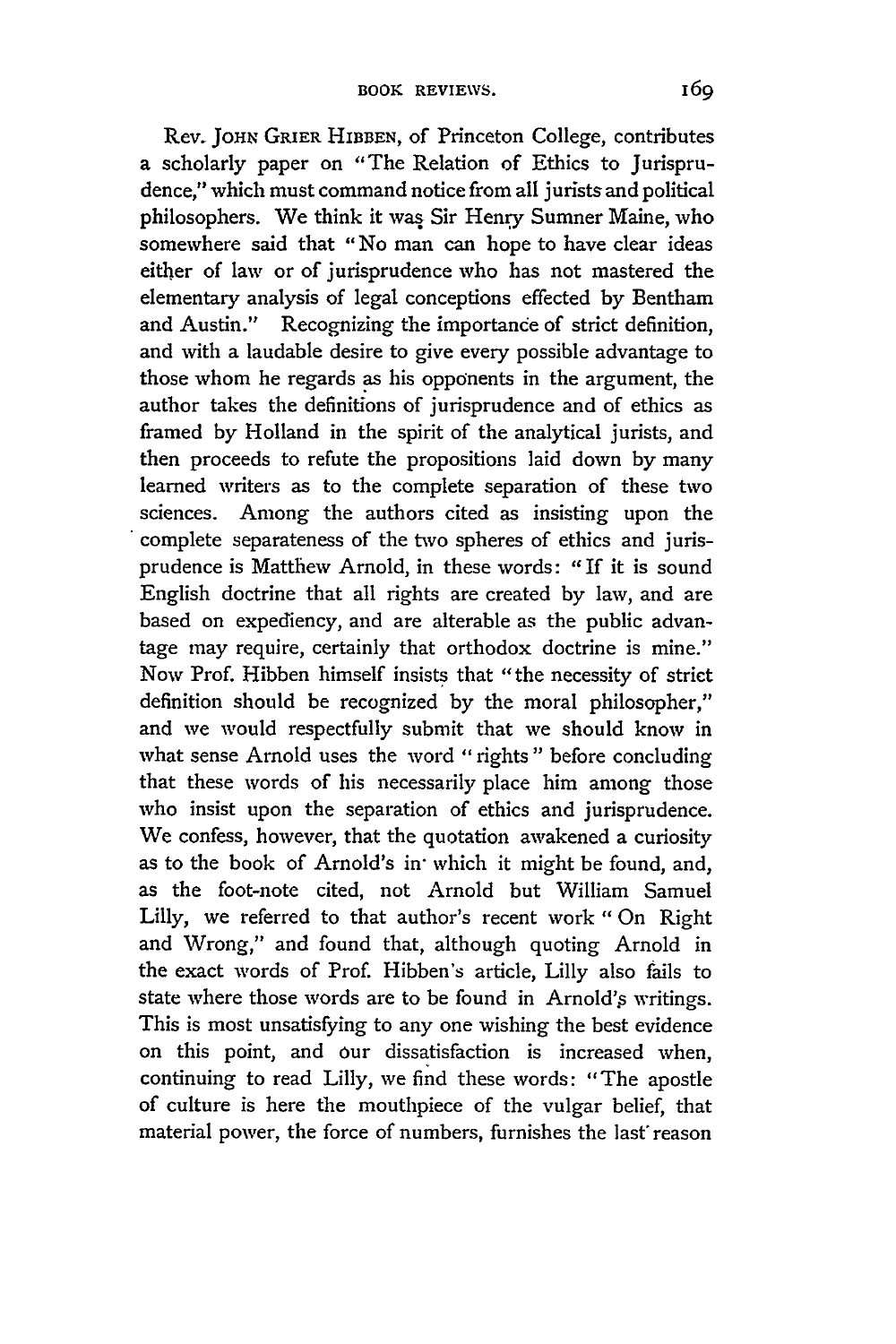of things, and the sole organ of justice; a belief which finds practical expression in the political dogma that any 'damnéd error' becomes right, if a numerical majority of the male adult inhabitants in any country can. be induced, by rhetoric and rigmarole, to bless it and approve it with their votes." Of all English philosophers, Matthew Arnold would be one of the last whom we should expect to be the proponent of any such doctrine as that. His lecture on "Numbers," delivered in this country only a few years ago-to cite no other work $$ would seem sufficient to justify a contrary conclusion. We do nct say that Arnold did not hold that position. It may be that the words quoted in the article under review-are to be found in some work of his with which we ought to be familiar, but we shall not be fully satisfied that he did until we read the words in his own writings and find their meaning in connection with their context. If, however, Prof. Hibben will pardon us for quoting (without giving the reference), words which we *think* are those of Maine, we shall be glad to pardon him for a like slip in reference to Arnold.

Having defined the spheres of the two sciences of jurisprudence and ethics, our author proceeds to consider the derivation of law, and criticises the analytical jurists because, after stating that all law proceeds from sovereignity, they fail to carry their investigation of origins beyond that point. That the genesis of law discloses natural limitations of sovereign power, ethical in their character, is maintained by Prof. Hibben, who, after indicating briefly the indirect and impalpable influence of ethical sentiment in creating, annulling and reforming law, considers what contribution to the solution of the problem has been made by "the vanishing point of jurisprudence "-international law. In this connection he quotes approvingly the position assumed before the Behring Sea Commission by Mr. James C. Carter that, where there are no treaty rights and no precedents, disputes between nations are often arbitrated by appeal to the principles of national equity. In opposition to this contention of the United States counsel was the proposition of England's counsel, Sir Oharles Russeli, who insisted that international law is for all practical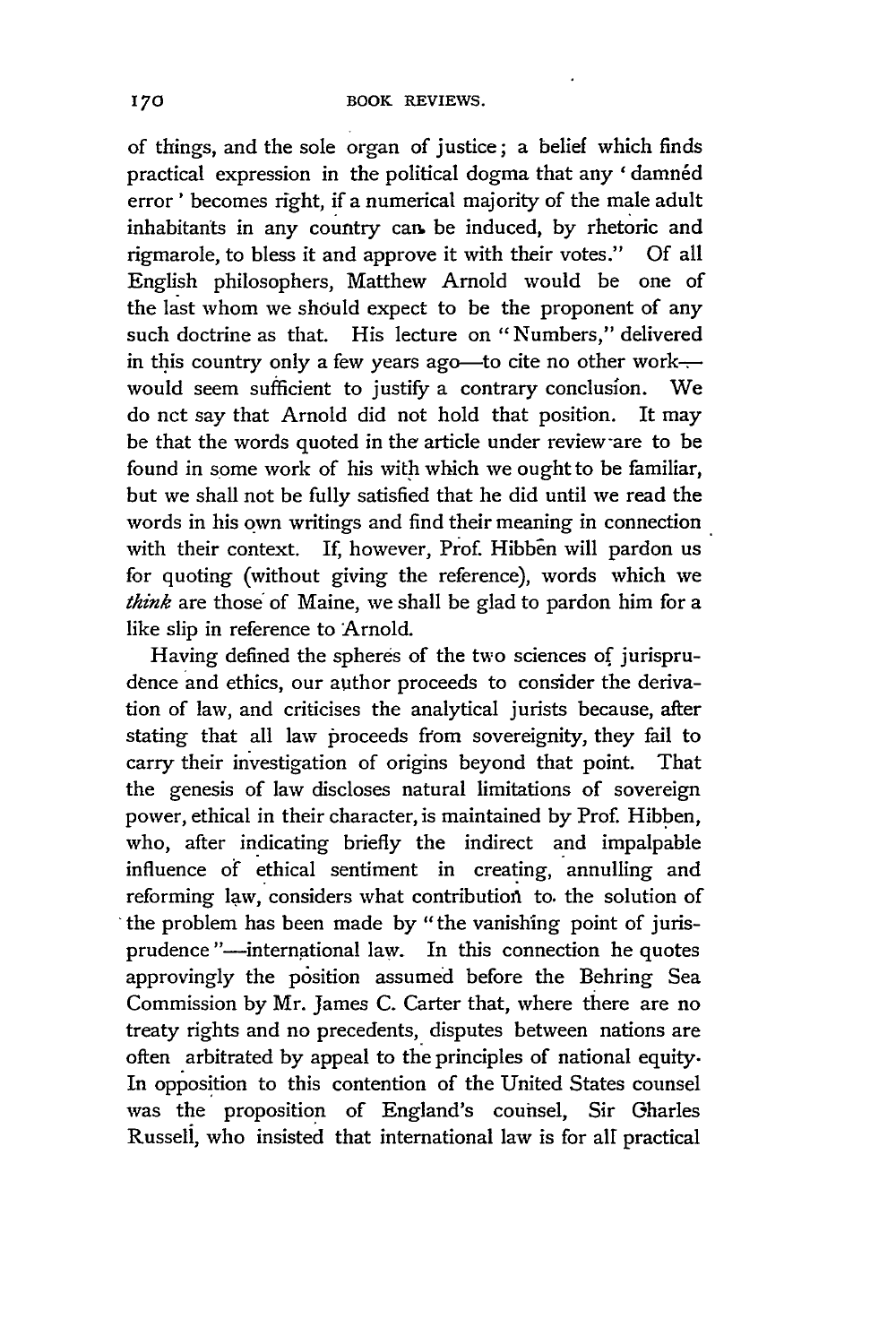purposes a code, and ethics and equity have nothing to do with it. While we doubt whether our author can find much support for his view from the decision in the Behring Sea case, we are in thorough sympathy with him in his conclusion as to the influence of ethics on jurisprudence, and are glad he can say: "The time has come in the history of mankind when it is generally recognized that a State possesses certain moral responsibilities. There is a civic as well as an individual conscience<sup>-"</sup> G.G.M.

**ELEMENTS** OF ECCLESIASTICAL LAW. By the REv. S. B. SMITH, D.D. Vol. I. Ninth Edition. New York: Benziger Bros., 1893.

With the presence of the Papal Ablegate among us, a popular interest has been aroused through discussions in the public prints, as to the nature and extent of the organization of the Roman Church. The perfect symmetry of this organization has been but little understood by us in America, simply because the American people at such a distance from Rome and under such different social conditions from those present when the Church was organized, have cared nothing or but very little, for its powers or rule. At this time, therefore, it is very fortunate to receive a new edition of Dr. Smith's work, stamped with the approval of many distinguished prelates of the United States, living and dead.

Dr. Smith divides his first volume, which treats entirely of Ecclesiastical Persons, into four parts: i. The principles of the canon law with a discussion of the value and weight to be attached to the various sources of that law. **2:** Treats of persons pertaining to the hierarchy; of ecclesiastical jurisdiction; how it is acquired, how exercised, and those who are subject to it. Chapters six and seven present to the reader an extremely interesting and accurate description of the mode of electing the Pope; arid the succeeding pages of this part are devoted to a discussion of the rule regulating the appointment, the removal and qualifications for the lesser dignitaries of the church from cardinal to parish priest. **3.** Treats of particular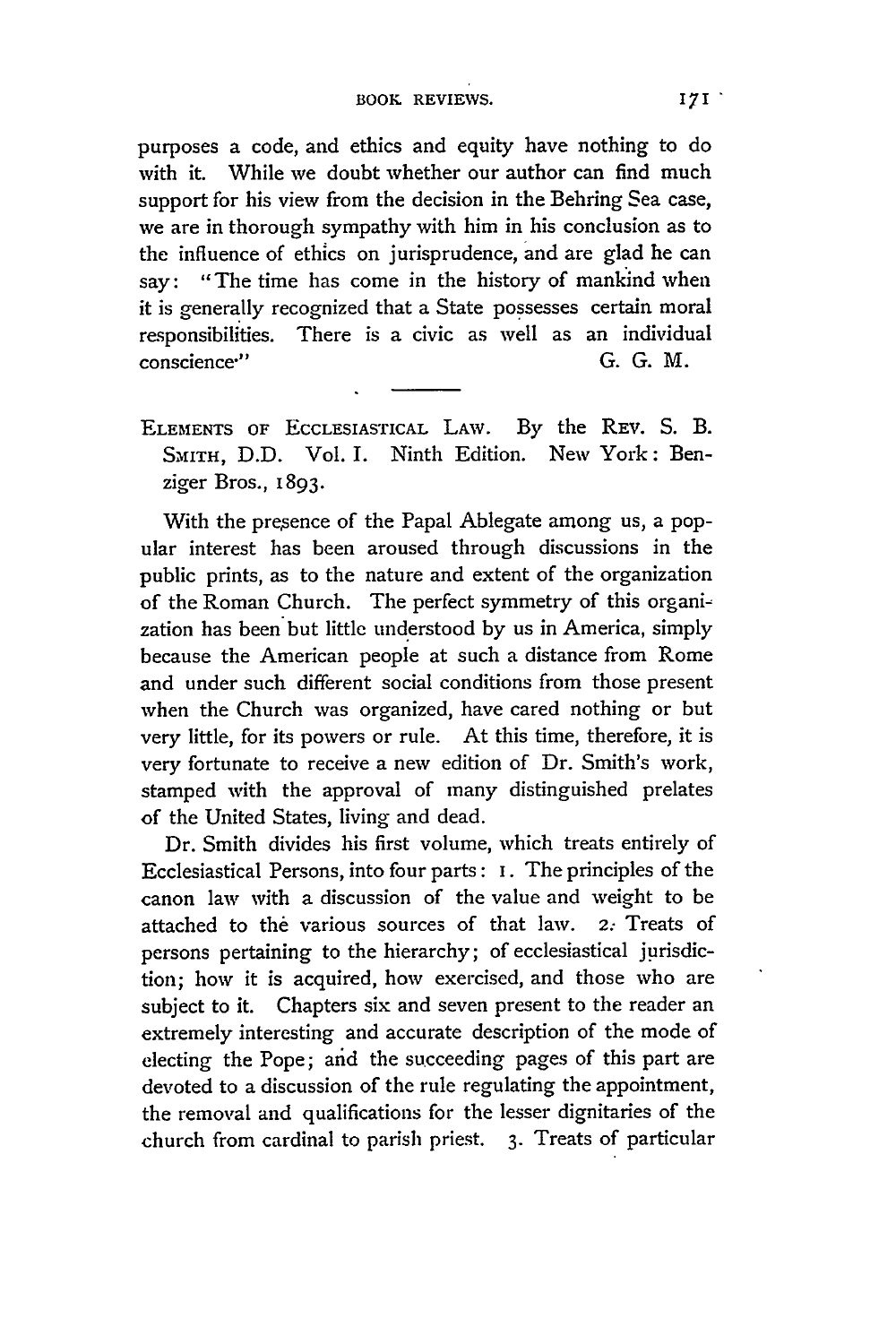instances of ecclesiastical jurisdiction wherein we find elaborately discussed such well-worn headings as the infallibility of the Pope: the relation of Church to State, etc. 4. Treats of the duties of those who are the legally constituted advisers of bishops in the government of the diocese in the United States.

That there is a necessity for a more popular understanding of this complex organization is evidenced by the fact that it required two solemn arguments before a full bench in the Supreme Court of Pennsylvania, to maintain the right of a bishop to remove a priest from the charge of a congregation without specifying the nature or the cause of the removal: O'Hara *v*. Stack, 90 Pa. 477; Stack *v*. O'Hara, 98 Pa. 213.<br>Of Dr. Smith's work enough praise cannot be bestowed

upon it. The, citations show profound study and research, and while feeling thankful that the conditions in this country, social and religious, do not require a universal knowledge of the refinements pertaining to the jurisdiction and power of the church, such as is necessary to the daily. life upon the Continent, yet we cannot help pitying those whose attention is not drawn to Dr. Smith's book. Here and there throughout the work we find statements that remind us very forcibly of our own common law. Thus, in speaking of the rules for theinterpretation and construction of canon laws, we find them classified into " 1. Declaratory, *i. e.,* explanatory of the words of the law. 2. Corrective, that is favorably. **3.** Restrictivethus penal laws must be construed strictly. 4. Extensible, by which laws are extended to similar cases."

Through the work we find traces of the sources from which Blackstone and Kent derived many of their most subtle refine- ments. Much of that scholastic learning which influenced our own law is also- to be found. Thus, in speaking of the qualifications required of persons who are to be promoted to. ecclesiastical dignities and offices, we find this remarkable classification as to the degrees of learning. "A person may possess\* learning in three-fold degrees: **;.** In an eminent degree, when without the aid of books he can readily explain even difficult questions. 2. In a middling degree, if, with the-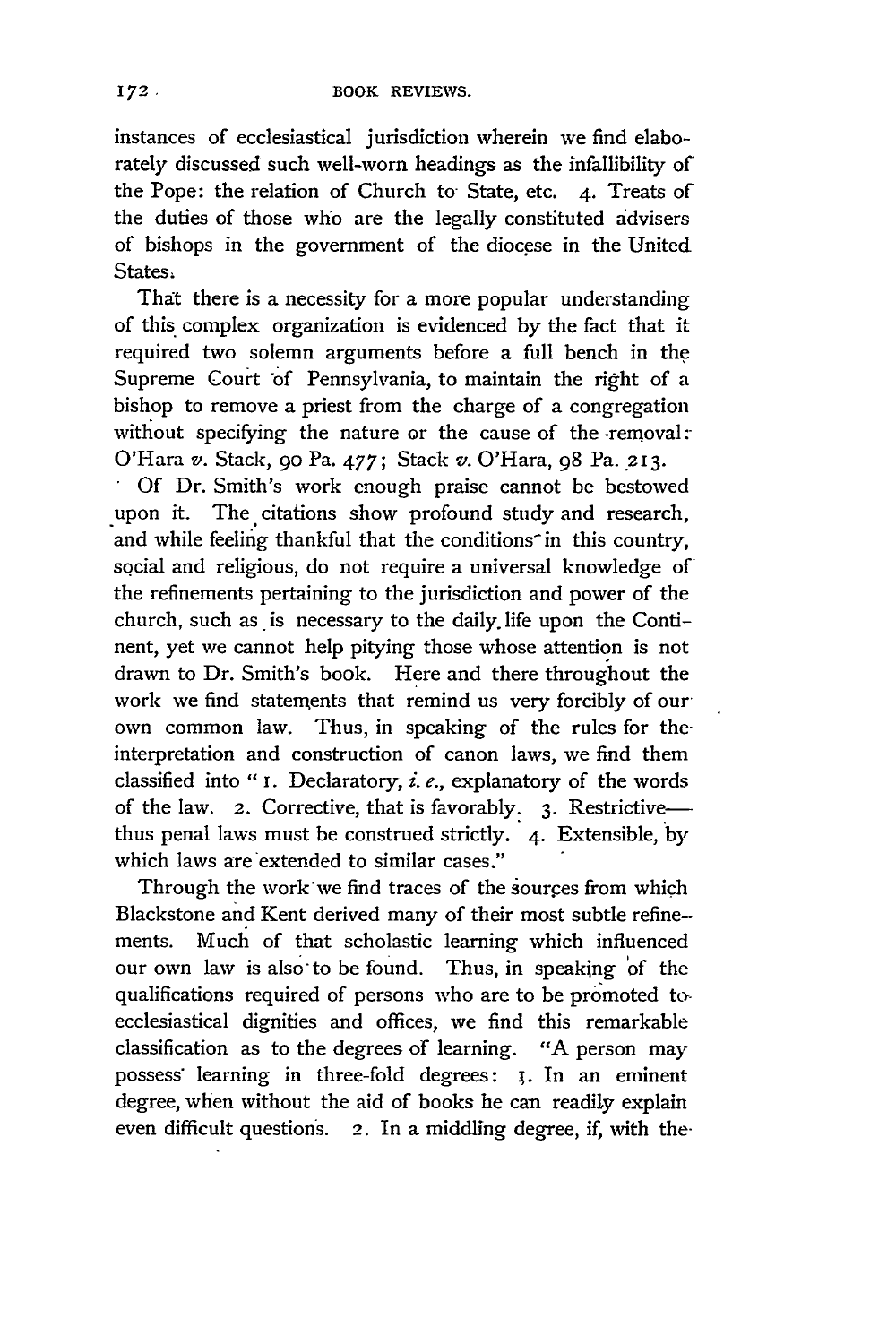aid of books and upon deliberation, he is able to clear up difficult questions. 3. In a sufficient degree, *i. e.*, in a manner that enables him to discharge the duties of his office."

While, as the author tells us in his preface, the work was designed for the use of students in the seminary, we can imagine no book more truly invaluable either to the churchman or the layman than Dr. Smith's, and cheerfully recommend it to the careful study of all those who desire to comprehend the principles, the policy and aim of the Roman Church. **A.**   $\blacksquare$  . T. A. McC.

 $\lambda$ 

**THE** LAW OF PUBLIC HEALTH **AND** SAFETY, **AND THE** POWERS **AND DUTIES OF** BOARDS **OF** HEALTH. By **LEROY** PARKER and **ROBERT** H. WORTHINGTON. Albany, N. Y.: Matthew Bender, 1892.

The scope of this book and its method of treatment, one of the authors having had a practical experience in one of the best State Boards of Health in the United States, are such as to commend it to the professions, both of **law** and medicine.

As a manual for health officers, in our opinion, it is invaluable.

Every physician in general practice is confronted at times with important questions involving the public health which must be answered promptly and accurately; and we know of no single book wherein he will find so safe a guide as in this book.

About **2500** cases are cited, and, so far as we can see with the limited time at our disposal, the work appears to have been carefully done. The book deserves a much more extended notice, but we can conscientiously commend it as a valuable addition to legal literature.

MARSHALL **D.** EWELL, M.D. The Kent Law School, Chicago.

A TREATISE ON THE **NEGLIGENCE** OF MUNICIPAL CORPORATIONS. By DWIGHT ORVEN JONES, author of "The Construction of Contracts." New York: Baker, Voorhis & Co., 1892.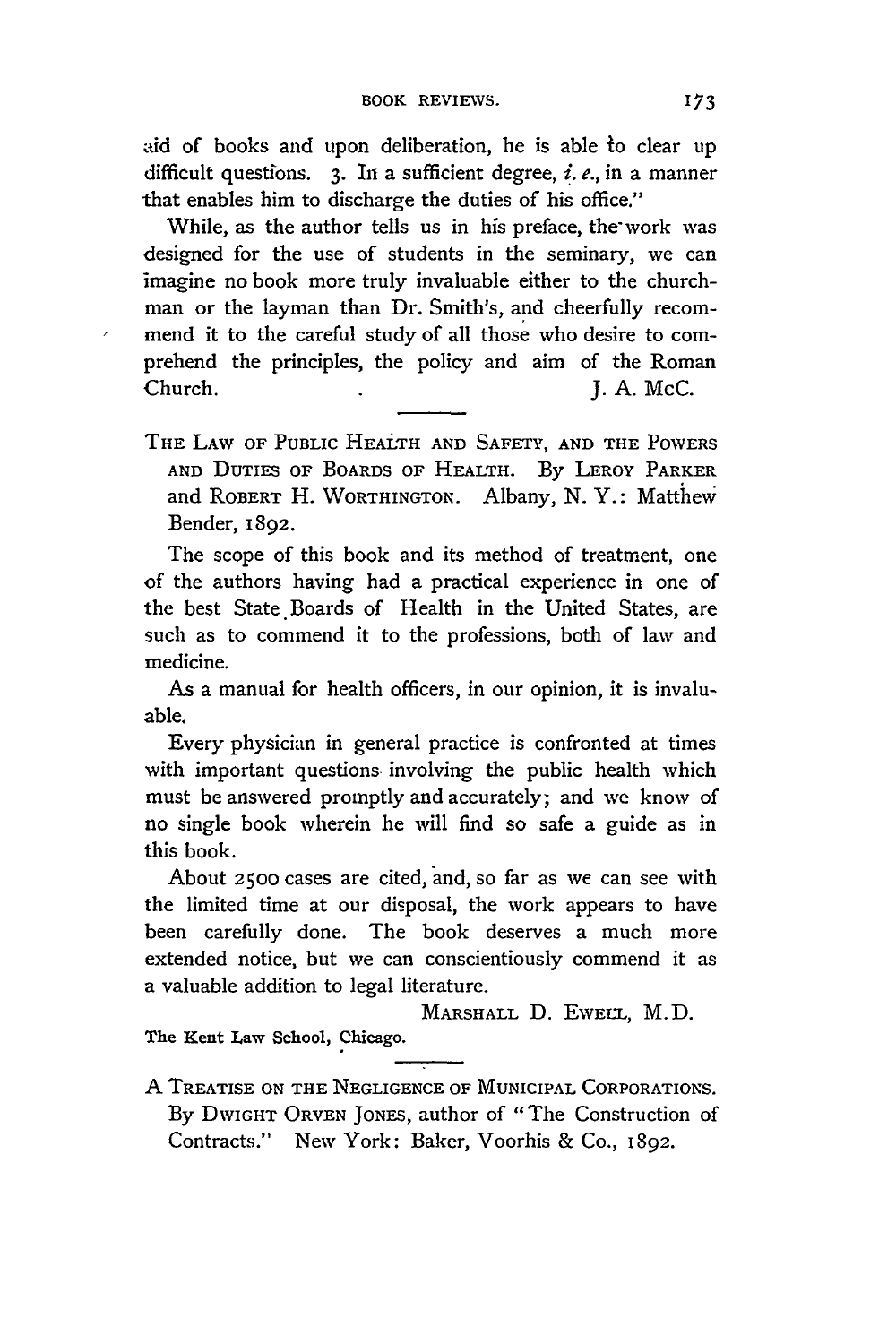A new work on the Law of Negligence is always acceptable. As long as courts of justice sit for the purpose of righting wrongs and settling disputes a large portion of the cases submitted-for their decision will arise out of carelessness or neglect of, some duty imposed which human fallibility will ever supply. **A** breach of individual duty is more readily detected and more quickly corrected than that of a powerful municipality, yet it is with instances of the latter that lawyers, especially city lawyers, have frequently to deal. It is only through an energetic and rigid application of the lav'on the part of the courts that municipal governments can be made to live up to the special duties which they owe the individuals who claim membership therein with all its accompanying responsibilities.

The initial chapter of Mr. Jones's book reviews briefly the "General principle of the Law of Negligence." The chapters. succeeding treats the question of "Municipal Liability" from an historical point of view, and then proceed to show the distinction between the. "Duties of a Solely Governmental Kind," and those of a "Solely Municipal Kind." The principal cases in which questions of negligence in municipalities are likely to arise then follow, such as "Highways," "Sidewalks," "Snow and Ice on Streets and Sidewalks," "Negligent Construction of Bridges and Failure to Repair," "Negligence in Making Public Improvements," and "Negligence in Connection with Municipal Ownership or Management of Property."

To the doctrine of "Respondent Superior," and the questions of "Notice," " Proximate Cause," "Contributory Negligence," and "Evidence," each, a chapter is 4evoted. The work concludes with a chapter on "Damages."

Negligence from a statutory point of view is carefully considered, especially as regards the construction and care of highways.

**A** large number of cases are cited, in which the author is to be commended for his discretion in selecting such parts of the court's 'opinion as sufficiently explain the facts, a particularly necessary thing to the proper understanding of the principle of law laid down in negligence cases.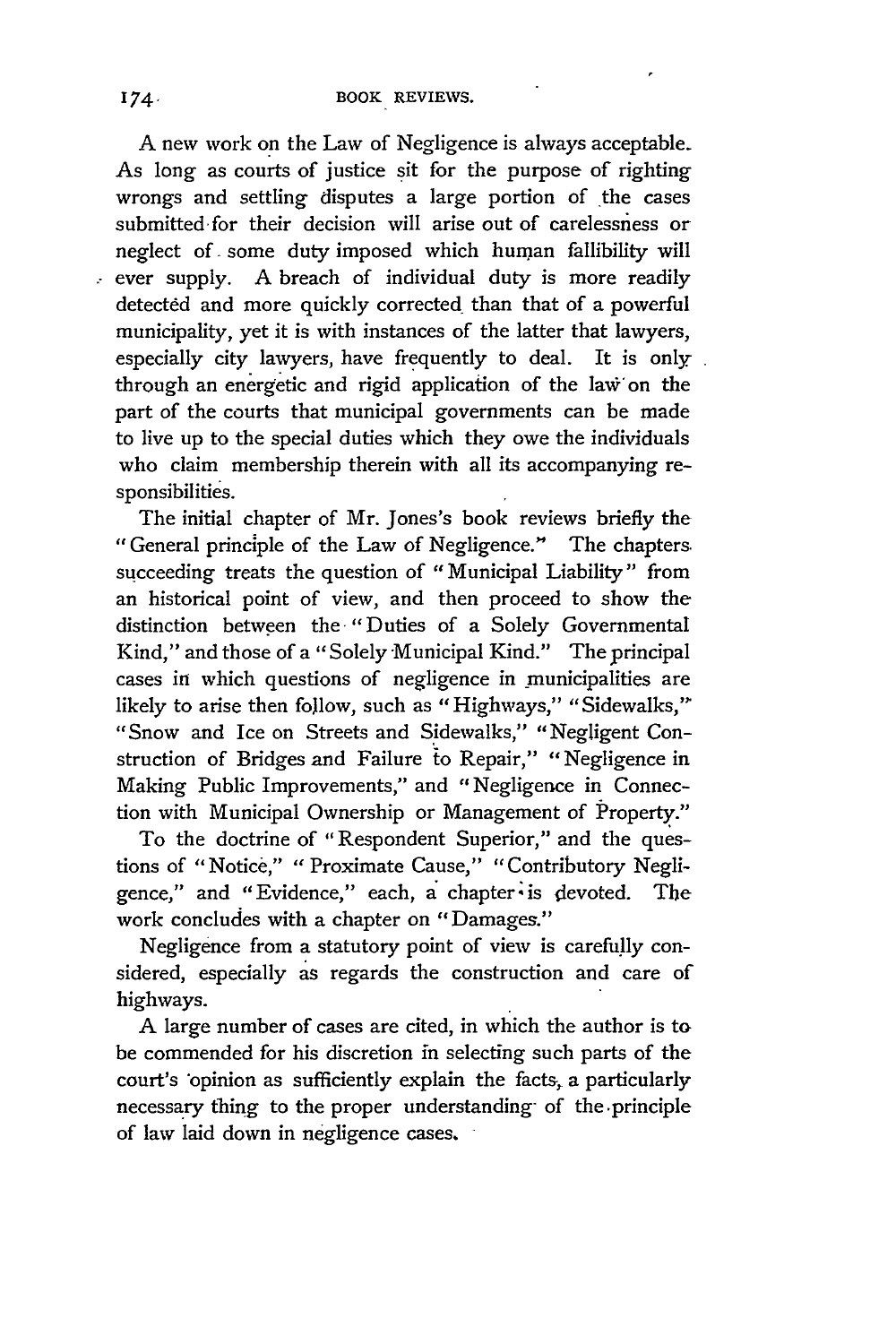The arrangement of the matter is admirable and an unusually elaborate index guides the reader to any looked for point.

The volume does credit to the publisher as well as to the author, being of convenient size, substantial binding and large clear type, with conspicuous headings.

W.S. E.

A TREATISE **ON** THE **MEDICAL** JURISPRUDENCE **OF** INSANITY. By EDWARD C. MANN, M.D. Albany, N.Y.: Matthew Bender, 1893.

The first thing that impressed us in opening this book was the pecularity of its title, for we find in it chapters on "Personal Identity in Murder Cases," "Inhalation of Poisons," etc., the relation of which to the jurisprudence of insanity is somewhat difficult to see.

The book, in our opinion, shows evidence of insufficient study of the subjects discussed and is full of inaccuracies and loose statements.

To the lawyer we regard it as absolutely worthless, and the physician who relies upon its statements of alleged legal principles will have reason to regret it. It has no table of cases, which, perhaps, is unnecessary, for being struck by the worthlessness of the legal (?) principles stated, we consulted some of the authorities cited and found, as we supposed, they did not support the text.

As a sample of the lack of scientific classification of the work and the tendency of the writer to ramble, the reader is referred to page 24 in the chapter on "Morbid Sexual Perversions as related to Insanity," where the author describes the case of a patient suffering epileptic vertigo accompanying menstruation, with suicidal impulses, whom he described, as refined and virtuous and apparently normal in every respect, after which he wanders info a wordy discussion of the right and wrong theory, closing with the admonition that "it is time for the medical profession to come to the point and voice science in this matter, etc." The author seems not to know that there